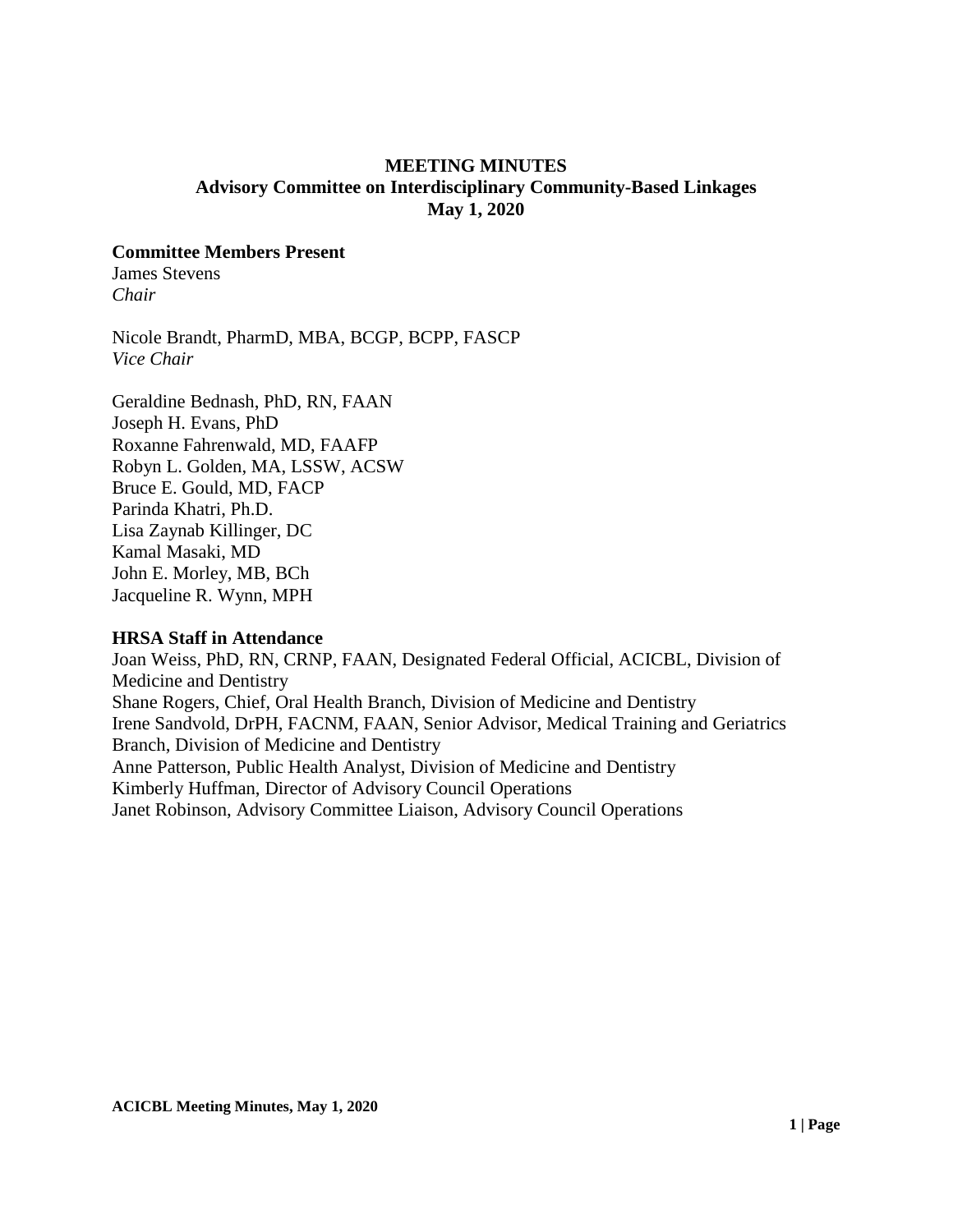#### **Introduction**

The Advisory Committee on Interdisciplinary, Community-Based Linkages (ACICBL) convened its meeting at 10:00 AM, on Friday, May 1, 2020. The meeting was conducted via webinar and teleconference by Health Resources and Services Administration (HRSA) staff. Dr. Joan Weiss welcomed the Committee, thanked them for their work, took roll call, and gave instructions regarding meeting participation. All of the members were in attendance. Dr. Weiss thanked Committee members for submitting responses to the Bureau of Health Workforce (BHW) questions on their institutions COVID-19 activities. She invited members who had not yet submitted questions to do so by Monday, May 4, 2020. Dr. Weiss said BHW is interested in ACICBL input regarding COVID-19. Mr. Stevens welcomed the Committee.

# **The Centers for Medicare and Medicaid Services Accountable Health Communities Model and Social Care**  *Rivka Friedman Director, Prevention and Population Health Group Acting Director, State Innovations Group Center for Medicare and Medicaid Innovation, Centers for Medicare and Medicaid Services*

Dr. Weiss introduced Ms. Friedman and thanked her for her time. Ms. Friedman said she would present: 1) background on the Accountable Health Communities (AHC) Model, which was the Center for Medicare and Medicaid Innovation's (CMMI) first effort to address social determinants of health, 2) how Model program participants are responding to COVID-19, and 3) how COVID-19 has affected the Model program.

*AHC Background, CMS Work Related to Social Determinants of Health.* The AHC Model program was launched in 2014. The program selects and funds community-based organizations to screen and refer to navigation any beneficiaries who present as having health-related social needs. AHC provided a foundation for more CMS work to address social determinants of health. For example, CMS launched the Integrated Care for Kids Model in 2020. The program serves women and children covered by Medicaid and the Children's Health Insurance Program (CHIP) through a broad coalition of healthcare and social service providers. AHC program participants are charged with convening clinical delivery sites, including office-based practices, hospitals, Federally Qualified Health Centers (FQHC), and behavioral health facilities. Participants also convene social service providers, who provide assistance with housing, nutrition, transportation, utilities, addressing interpersonal violence and other services. Supplemental services address disabilities, education, employment, family and community support, financial assistance, and mental health services. Program participants link the two types of provider organizations. The program currently includes approximately 30 participating "bridge" organizations serving 23 geographically diverse States. In addition to providing core services, organizations establish advisory boards to develop protocols and processes.

*Discussion.* Ms. Golden asked if AHC Models have demonstrated outcomes. Ms. Friedman said the program evaluation is in progress and outcome assessment results are not yet available. Dr. Brandt inquired as to what lessons CMMI and participants have learned to-date. Ms. Friedman emphasized that current information about lessons learned is anecdotal, and that information is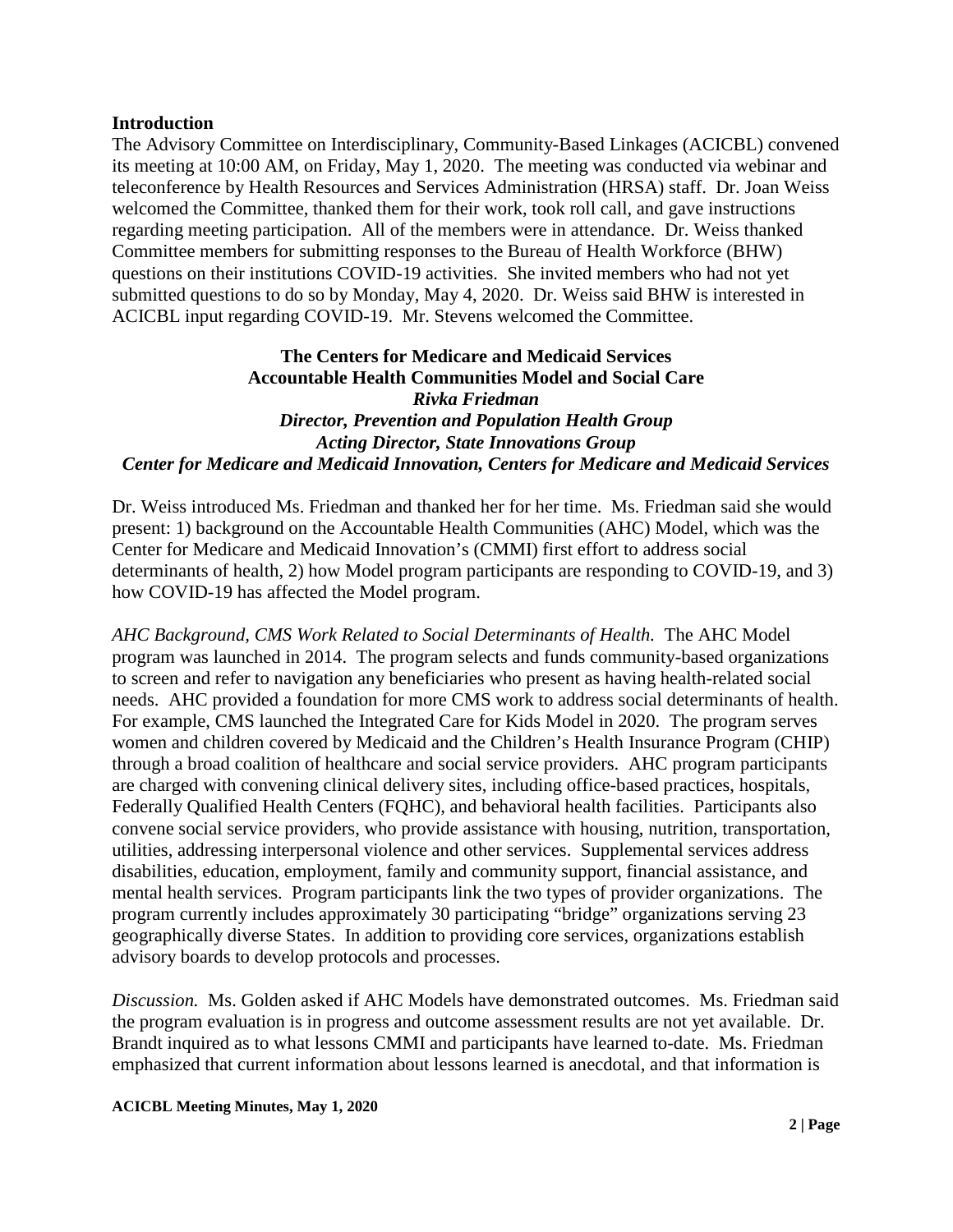updating rapidly. She reported that participants have learned about needs prevalence. Need for food is most prevalent and has increased since the COVID-19 outbreak. Transportation is the next most prevalent need. Transportation is needed more in rural than urban communities. Language barriers are more prevalent among urban communities. Access to services and ability to deliver services within the constraints of the AHC model are more difficult in rural than urban communities. Most patients present with at least two needs related to social determinants of health. CMMI is interested in learning which needs are most strongly related to healthcare expenditures.

Flexibility offered by new regulations to improve response to COVID-19 has given some struggling rural healthcare provider organizations an opportunity to reach patients remotely through telephone and digital communications. Dr. Khatri said that the flexibility to deliver care through audio-only communication has been a welcome change at the FQHC where she works, since many households do not have internet access. Some households do not have cell phone access. Without the flexibility, it was not possible for providers to be reimbursed for care. Patients like these changes. Dr. Fahrenwald noted this has also been her experience. Dr. Khatri asked how long the policy changes are likely to be in effect. Ms. Friedman replied that CMMI currently is discussing the issue and she was not able to comment. Discussions include which flexibilities organizations utilize, and how, why, and when they do so. CMMI also is discussing which flexibilities beneficiaries comment about. CMMI will consider this information when deciding which flexibilities to extend. Some extensions would require legislation. Dr. Fahrenwald said she hoped flexibilities would be permanent. Dr. Bednash noted telehealth patients are happy and will want to make access to care through telehealth permanent.

Ms. Friedman stated flexibilities concern timelines for implementation and reporting, risksharing, and alternative modes of care delivery. CMMI is discussing extending flexibility regarding alternative modes of care delivery that increase access. Bridge organizations have reported that their experiences with COVID-19 have accentuated the need for care that addresses social needs. Of 29 total bridge organizations, 26 have expanded screening to additional clinical sites; 23 have expanded the timeframe for screening eligibility and for patient navigation services eligibility. One bridge organization has reported that need for social services has increased markedly since the COVID-19 outbreak. Some organizations have increased rates of screening and navigation partly because some patients would not have contacted them if it were not for concerns regarding the virus. Telehealth and telephonic services also have expanded reach.

*Discussion.* Mr. Stevens asked whether AHC has explored alternative payment models. Ms. Friedman replied AHC is implemented through cooperative agreements and does not pay providers directly. Other CMMI programs do apply alternative payment models. Several providers have expressed concerns about their accountability for fluctuations in demand for services due to COVID-19. Currently the Medicaid Shared Savings program is pausing both upside and downside risk for ACOs for 2020.

Dr. Gould remarked that it is important for CMMI to maintain flexibilities after COVID-19 since telehealth and telephonic care has increased reach. Patients who were deterred by transportation barriers are scheduling visits. Approximately 80 percent of diagnosis and treatment planning is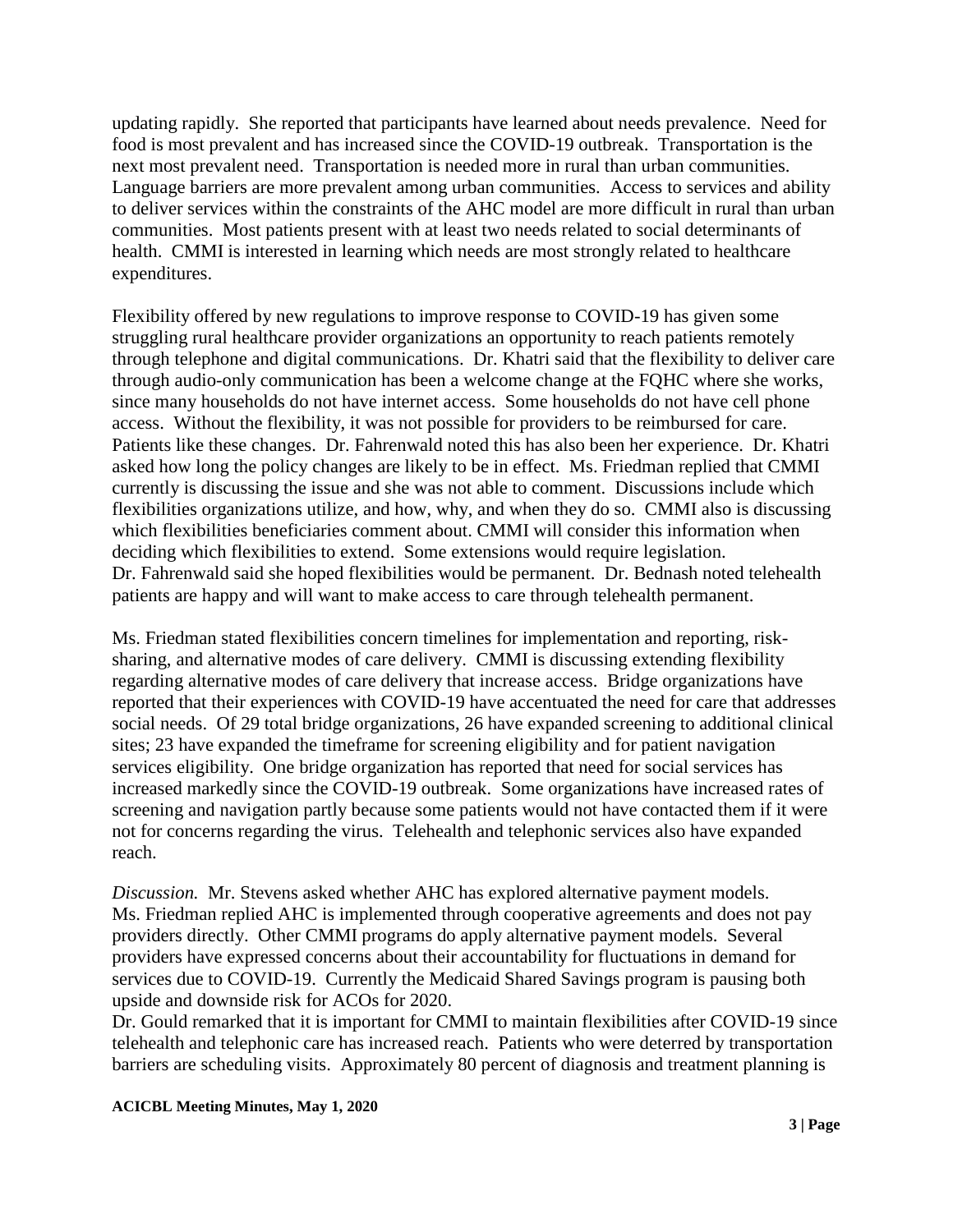based on medical history. He emphasized the importance of keeping children's vaccinations upto-date to avoid adding another epidemic to the current COVID-19 outbreak. He recommended considering which clinical services require face-to-face delivery and which can be delivered remotely so that more people can benefit from remote services. He expressed concern that healthcare providers serving vulnerable populations would stop operating due to economic problems caused by COVID-19.

Dr. Bednash asked how receptive communities are to efforts to monitor COVID-19 outbreaks and personal contacts. She also inquired if AHCs are considering alternative approaches to delivering necessary face-to-face contact, such as vaccines. Approaches could include nurses and public health workers making home visits. Ms. Friedman stated information is not yet available about how bridge organizations are avoiding COVID-19 risk or how they are responding to the epidemic. The current situation presents an important opportunity to leverage remote healthcare delivery. Dr. Bednash noted that, historically, public health nursing has been a foundation of intervention and that public health nurses and community health workers should travel to communities. This is critical for effectively addressing social determinants of health, especially in rural communities as well as households and communities without internet access. Ms. Friedman stated internet access is an important resource for reaching remote communities. She stated that, for this reason, telehealth infrastructure is a priority for CMMI.

Dr. Gould reported that the University of Connecticut Health Center, where he works, has recruited health professions students to monitor COVID-19 cases and suspected cases through daily calls that follow a Centers for Disease Control and Prevention (CDC) script. Implementation was challenging due to liability concerns. He suggested that CMS and HRSA collaborate to facilitate more efficiently implementing efforts to employ students' help during public health emergencies.

Mr. Stevens noted that telehealth is used extensively in Alaska. This frequently involves patients' having medical devices in their homes. He inquired if any CMMI programs support placing equipment in patients' homes. Ms. Friedman replied this has been discussed for rural model development efforts. She was unsure whether bridge organizations have done so, but believed this was likely. Dr. Fahrenwald stated the organization she works with in Montana has placed blood pressure cuffs and scales in patients' homes and these efforts have been successful.

Dr. Masaki asked whether CMS would relax Merit-based Incentive Payment System requirements due to COVID-19. Ms. Friedman replied she believed this to be the case.

Dr. Weiss thanked Ms. Friedman for her presentation. Ms. Friedman thanked HRSA and the Committee for their interest.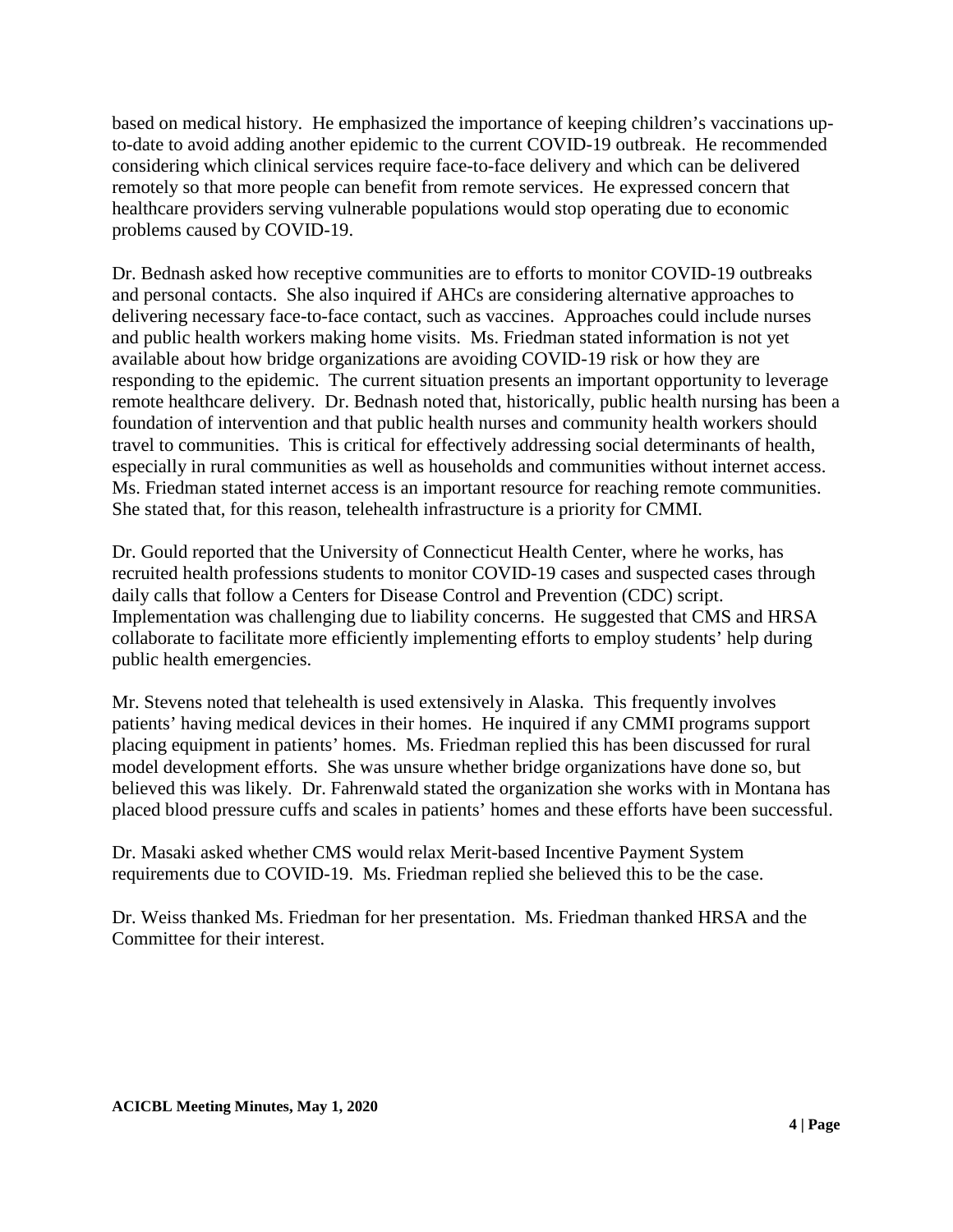## **Bureau of Health Workforce and COVID-19 Activities**  *Luis Padilla, MD Associate Administrator Bureau of Health Workforce, Health Resources and Services Administration*

Dr. Weiss introduced Dr. Padilla. Dr. Padilla thanked the Committee and HRSA staff for their work. He expressed appreciation for those providing direct healthcare services during the COVID-19 pandemic.

Dr. Padilla stated that the United States currently has approximately 2,000 disease investigators, while approximately 100,000 are necessary to address national needs for contact tracing. These services are necessary for the current situation and to address future outbreaks. The Bureau of Health Workforce would like the Committee to consider the implications of COVID-19 and future diseases for workforce education and training needs. Care delivery and professional training would not return to the status quo following COVID-19.

Dr. Padilla noted COVID-19 illustrates the importance of HRSA's mission to "Improve the health of underserved and vulnerable populations by strengthening the health workforce and connecting skilled professionals to communities in need." Support teams are often people of color from disadvantaged backgrounds who may be disproportionately affected by COVID-19. The demand for healthcare professionals is increasing and there are current shortages, particularly of primary care medical and dental providers. The National Center for Health Workforce Analysis is incorporating data on the impact of COVID-19 on healthcare providers into its projections.

HRSA programs aim to improve healthcare access, supply, distribution, and quality. These priorities remain during the COVID-19 pandemic. Community-based training is a strategy for achieving these aims. HRSA is considering how to decentralize care delivery and to develop infrastructure that supports remote delivery. He confirmed Dr. Bednash's point regarding the importance of public health nurses, patient navigators, and community health workers traveling to homes to provide clinical services, surveillance, and to address social determinants of health.

Dr. Padilla shared a quote from HRSA Administrator Thomas Engels, "As a nation, we continue to adjust to the impact Coronavirus 2019 (COVID-19) is having on our lives, our communities, our friends, and loved ones. Due to the impact of the COVID-19 outbreak, we want to assure you that HRSA will do our part to help you continue your extraordinary work. Thank you for your partnership and patience as we work together to ensure our nation's health and safety. From all of us at HRSA, we wish you, your families and colleagues the best as we continue to monitor the immense impact COVID-19 is having on our country and the world."

HRSA is helping to lead the response to COVID-19. The agency plays a critical role in facilitating access to care for vulnerable communities. It awarded nearly \$165 million to combat COVID-19 in rural communities. Funds support nearly 1,800 small rural hospitals and 14 Telehealth Resource Centers through technical assistance and infrastructure development. HRSA awarded more than \$1.2 billion to nearly 1,400 health centers across the United Stated to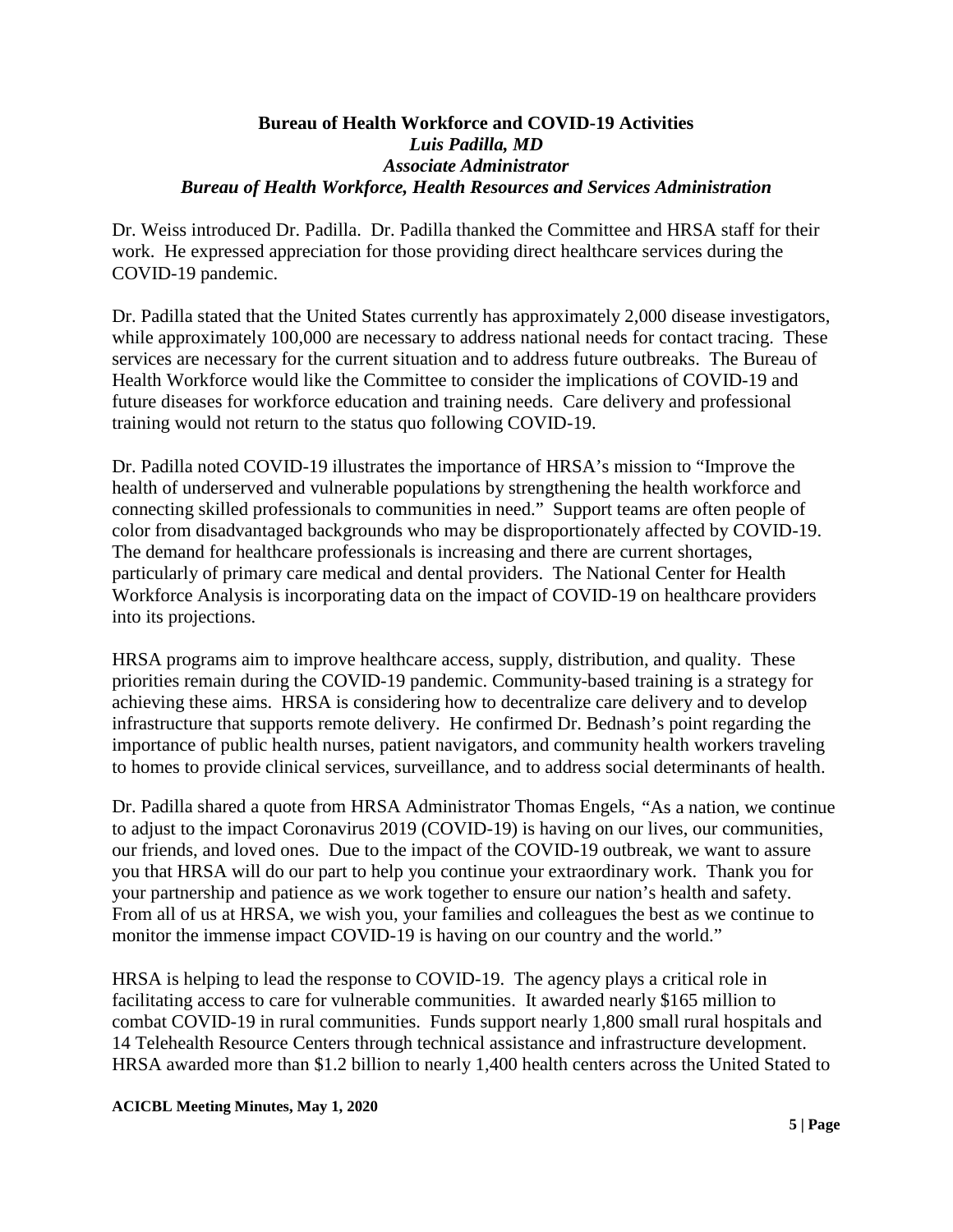support detection, prevention, diagnosis, and treatment of COVID-19. Health centers' productivity has reduced to 50 to 55 percent of productivity levels prior to COVID-19. Centers are struggling to maintain operations. Nearly 1,800 health center sites have closed since the public health emergency emerged.

HRSA awarded \$90 million to support 581 Ryan White HIV/AIDS Program participants, including city and county health departments, health clinics, community-based organizations, state health departments, and AIDS Education and Training Centers, in their efforts to prevent or minimize the impact of this pandemic on people with HIV.

Additional information about funding and programs is available on HRSA's web page. HRSA offers resources to support addressing COVID-19. BHW specifically is responding to COVID-19 with program and grant flexibilities, and telemedicine and telehealth. The Office of Management and Budget has authorized greater flexibility in grant management and reporting requirements. BHW invites programs and grantees to discuss what would benefit them during the current public health crisis. The Bureau of Health Workforce has extended deadlines for Nurse Corps and National Health Service Corps (NHSC) applications. The number of health center applications has decreased more than 40 percent. HRSA is exploring the reasons for this decrease. It may be due to necessity of providing care or because infrastructure has been taxed by addressing COVID-19. Students in Nurse Corps programs are permitted to practice provisionally if the State in which they practice allows them to do so with a temporary registered nurse license. A new NHSC and Nurse Corps site grant application cycle will begin in the summer of 2020, with expedited processes for sites addressing emergencies.

BHW soon will release \$15 million for telehealth efforts, with a focus on using telehealth modalities for clinical training through Area Health Education Centers (AHEC), Centers of Excellence (COE), Geriatrics Workforce Enhancement Program (GWEP), and Nurse Education, Practice, Quality and Retention (NEPQR) programs. BHW selected these programs because they have statutory authority to provide telehealth training and have the infrastructure to apply funding immediately. In addition, all programs prioritize underserved populations disproportionately affected by COVID-19. The funding aims to address tele-mental health, behavioral health integration with a focus on opioid misuse and abuse, and community health worker training.

BHW is interested in ACICBL's input regarding barriers to deploying students and providers to address COVID-19. The Bureau of Health Workforce also requests input regarding how to leverage grant funding and community collaborations to address the pandemic. In addition, BHW is interested in lessons learned and accomplishments relevant to responding to COVID-19.

#### *Discussion*

Dr. Padilla invited questions and comments.

Dr. Khatri stated that her organization has successfully shifted to telehealth services. The most challenging aspect of transition was dealing with hardware. Students found the shift easy.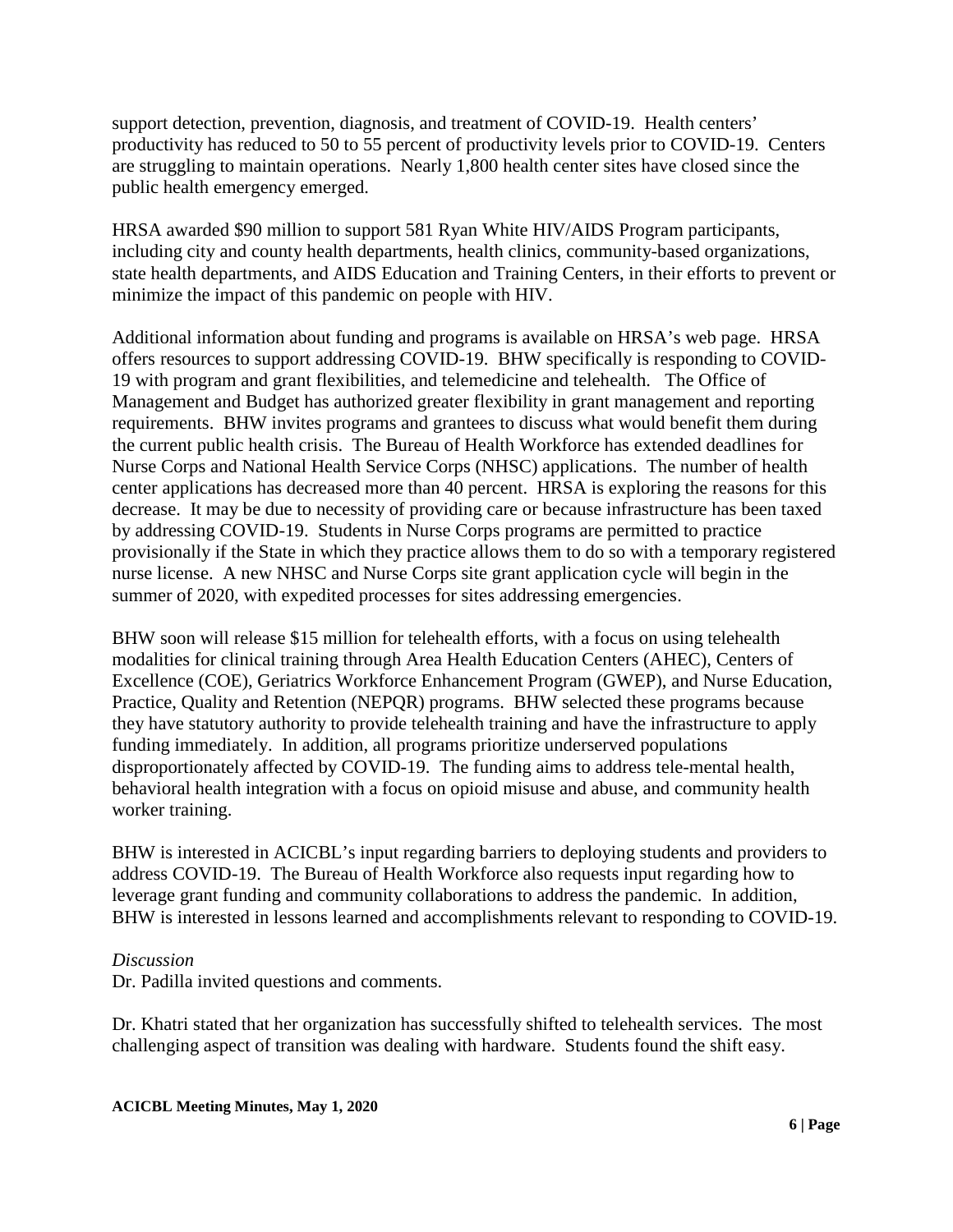Providers found the shift more challenging. The shift has helped patients, who sometimes must save gas money over a long period for a 2-hour drive to see a provider in-person. Students are conducting outreach to patients to discuss health and safety precautions. Dr. Khatri's organization has partnerships with schools. Schools are a primary food source for many students; and closures are concerning. Program trainees and students are reaching out to local school students via telephone to provide information about where to get food as well as to provide information about structured activities. HRSA's behavioral health expansion funds purchased telehealth infrastructure to support these efforts.

Dr. Masaki commented that HRSA GWEP funding has been invaluable for supporting training and quality improvement in providing nursing home care during the COVID-19 pandemic. Staff needed training in infection control, including personal protective equipment use. Dr. Masaki's organization launched a COVID-19 training series with GWEP funding.

Dr. Brandt remarked her organization has worked with partners over the past 2 weeks to develop an online tool to help facilities address medication management burden. There are currently about 1,300 registered users, from multiple countries. The project was supported by GWEP funding. Telephonic services have increased reach to patients. Students appreciate remote learning.

Dr. Evans noted that his organization has used telehealth for some time to serve the needs of rural residents in Nebraska. Providers need training in telehealth delivery. His team developed a 5-week training module, for which 4,500 participants enrolled. Urban providers were especially in need of training. Work was funded through the Graduate Psychology Education and Behavioral Health Workforce Education and Training Programs as well as from Substance Abuse and Mental Health Services Administration funding. Dr. Padilla agreed that training to apply telehealth is important; the workforce varies in digital literacy. He added that consumers' digital literacy is also an issue. Consumers' difficulty with digital technology has resulted in continued face-to-face visits in some cases. He asked how Committee members have addressed this.

Dr. Fahrenwald stated her agency in Montana has linked teenagers with older community members to teach them to use digital technology for healthcare visits, socializing, and accessing information online. The approach has been successful. Dr. Khatri noted her AHEC program trains undergraduate students who are interested in becoming health professionals to serve as digital literacy coaches, which provides them with experience interacting with patients. Prior to COVID-19 coaches worked from waiting room kiosks to teach patients how to use portals. From this, the AHEC learned that 40 percent of patients did not have an e-mail address, which is required for portal use. Now all office staff serve as digital health literacy coaches. Personal guidance through using telehealth resources has been the only effective approach. Written guidance is not adequate. Staff and patients have enjoyed the process. Dr. Padilla invited Dr. Khatri to share written materials about digital health literacy coaching with BHW. He stated BHW is interested in measuring the impact of health literacy interventions. Digital modalities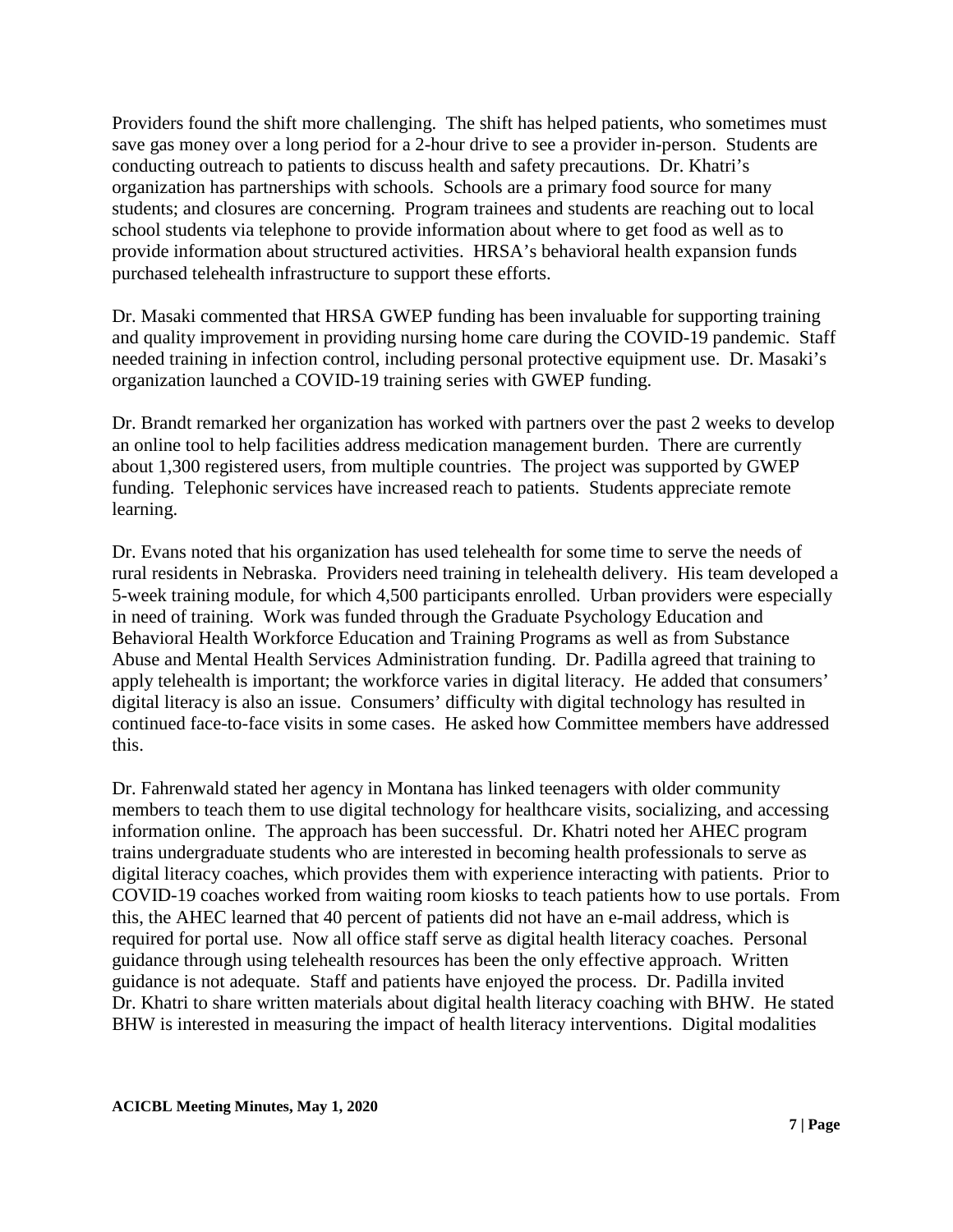may facilitate impact measurement. Dr. Khatri said she would send written materials describing the approach.

Dr. Padilla cautioned against telehealth resulting in overwork and provider burnout. COVID-19 has demonstrated the importance of supporting and sustaining the health workforce. This includes protecting their safety and meeting their mental health needs. Frontline providers currently are under tremendous stress similar to battlefield service. Dr. Bednash concurred. She added that providers not dealing with the pandemic are sometimes demoralized, which is another major stressor affecting the health workforce. Dr. Gould commented that senior providers and providers with chronic diseases at the University of Connecticut Health Center are engaged through the Medical Reserve Corps to serve as mentors for students who provide remote monitoring and care.

Dr. Gould requested support from BHW for logging results of students' delivering remote services, such as outreach to seniors who can no longer go to senior centers, in compliance with Health Information Portability and Accountability Act (HIPAA) requirements. Monitoring is essential because patients told to self-monitor at home often do not seek medical care until it is too late. Electronic medical record data retrieval is difficult. Excel spreadsheets have limitations. Dr. Gould asked whether HRSA could provide help in identifying a more userfriendly data platform. He stated students also are conducting COVID-19 contact tracing for health departments. It would be helpful to have a resource for these students to record summary data. Dr. Padilla replied HRSA is conducting work that probably would inform Dr. Gould's efforts, and that he and Dr. Gould should discuss this after the meeting. Dr. Gould inquired whether there is flexibility in the matching requirement for AHEC supplemental funding. Dr. Padilla stated the requirement is statutory.

Dr. Morley noted his organization hosts a large social media platform that includes Facebook, LinkedIn, and Twitter to disseminate educational material. The platform currently gets about one million hits monthly. Most users are physicians, including many geriatricians and emergency room doctors. During the last month, most work has been COVID-19 education, which has been well received. Dr. Morley's team currently is developing an approach for delivering HIPAA-compliant, user-friendly remote group therapy and Medicare annual wellness visits. Very early pilot efforts have been promising.

Dr. Fahrenwald stated HRSA and other stakeholders should review the original intent of HIPAA, which was signed in 1996. HIPAA has become a barrier to remote care, patient communication, and education efforts that use innovations made since the act was signed. Some restrictions may no longer be appropriate. Dr, Morley commented HIPAA-compliant remote care is feasible with current resources. Dr. Padilla noted HRSA is interested in comments and recommendations about potential changes to HIPAA in order to increase effectiveness of digital platforms.

Dr. Weiss thanked Dr. Padilla for his presentation.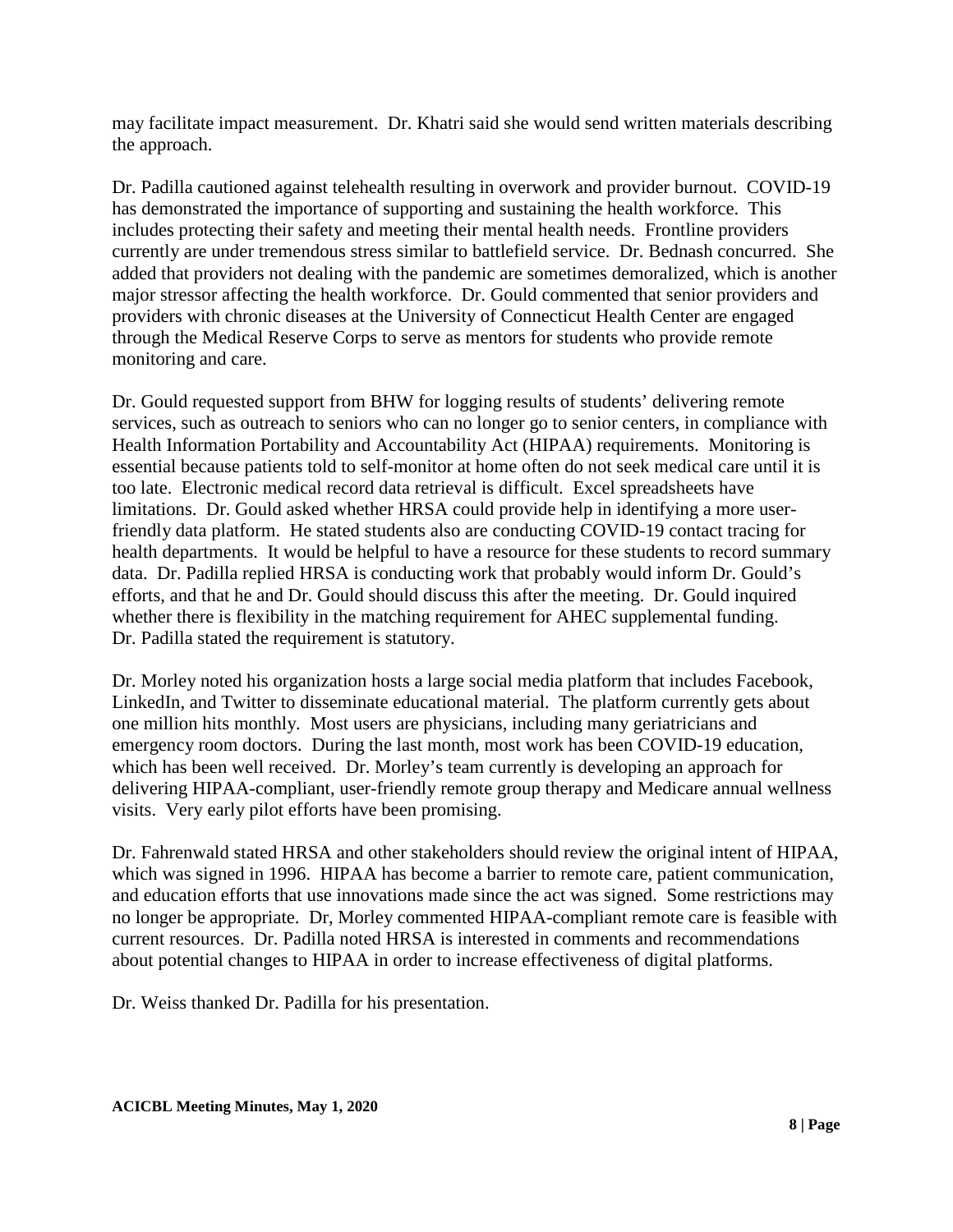## **Payment Reform Supporting the Integration of Health, Behavioral Health, and Social Services Within the Context of Team-Based Care and COVID-19**  *Donald Berwick, MD, MPP, FRCP, KBE President Emeritus and Senior Fellow Institute for Healthcare Improvement*

Dr. Berwick stated that no one currently knows what the platform for healthcare will be after COVID-19. The platform will likely change. Use of telemedicine has soared since the outbreak. This change is probably permanent; and ACICBL recommendations should consider this. The change will affect workforce preparation. Primary care is likely to change. Some practices may not survive, and the nation may have to rebuild a new primary care system, which will be a challenge.

Dr. Berwick noted it is very difficult, if not impossible, to address social determinants of health in a fee-for-service system. Global payment systems make this goal more possible and also allow innovation in funding allocation with the purpose of improving population health. Medicaid, which is a critical support for vulnerable populations, is currently under siege, more than it ever has been, and probably for the long-term. It would be useful for ACICBL to recognize the potential for Medicaid to support implementation of their recommendations and vision.

Dr. Berwick commented the Committee's recommendation for HRSA to support tele-mentoring is important. He referred to the Project ECHO (Extension for Community Healthcare Outcomes), which uses social media and virtual learning resources for "force multiplication," or equipping providers to deliver more care than they would otherwise be able to provide. He recommended contacting Project ECHO developer Sanjeev Aurora for additional information. Dr. Berwick also supported the Committee's recommendation to support experiential training to address health equity issues.

## *Discussion*

Mr. Stevens asked what types of trainings Dr. Berwick believes are necessary to increase preparedness for public health emergencies. Dr. Berwick replied current workforce shortages are dire, and providers need to learn to provide more generalist services. Innovations resulting from efforts to address COVID-19 include rapid conversion of non-clinical spaces into hospitals, and developing the role of the Bedside Learning Coordinator. The Nightingale Hospitals in the United Kingdom developed this role, required for inclusion on every clinical team. The Bedside Learning Coordinator monitors and reports observations and shares information from the National Health Service with the clinical team.

Dr. Berwick noted it is necessary to better prepare for  $21<sup>st</sup>$  century public health threats. Last year, he co-chaired a National Academy of Sciences Engineering and Medicine Committee that conducted four expert workshops on preparedness for emerging infectious diseases and 21<sup>st</sup> century threats. Dr. Berwick and Dr. Kenneth Shine published a summary of proceedings in the January 2020 edition of the *Journal of the American Medical Association.* The article described many deficiencies in the Nation's current preparedness, which have been demonstrated by the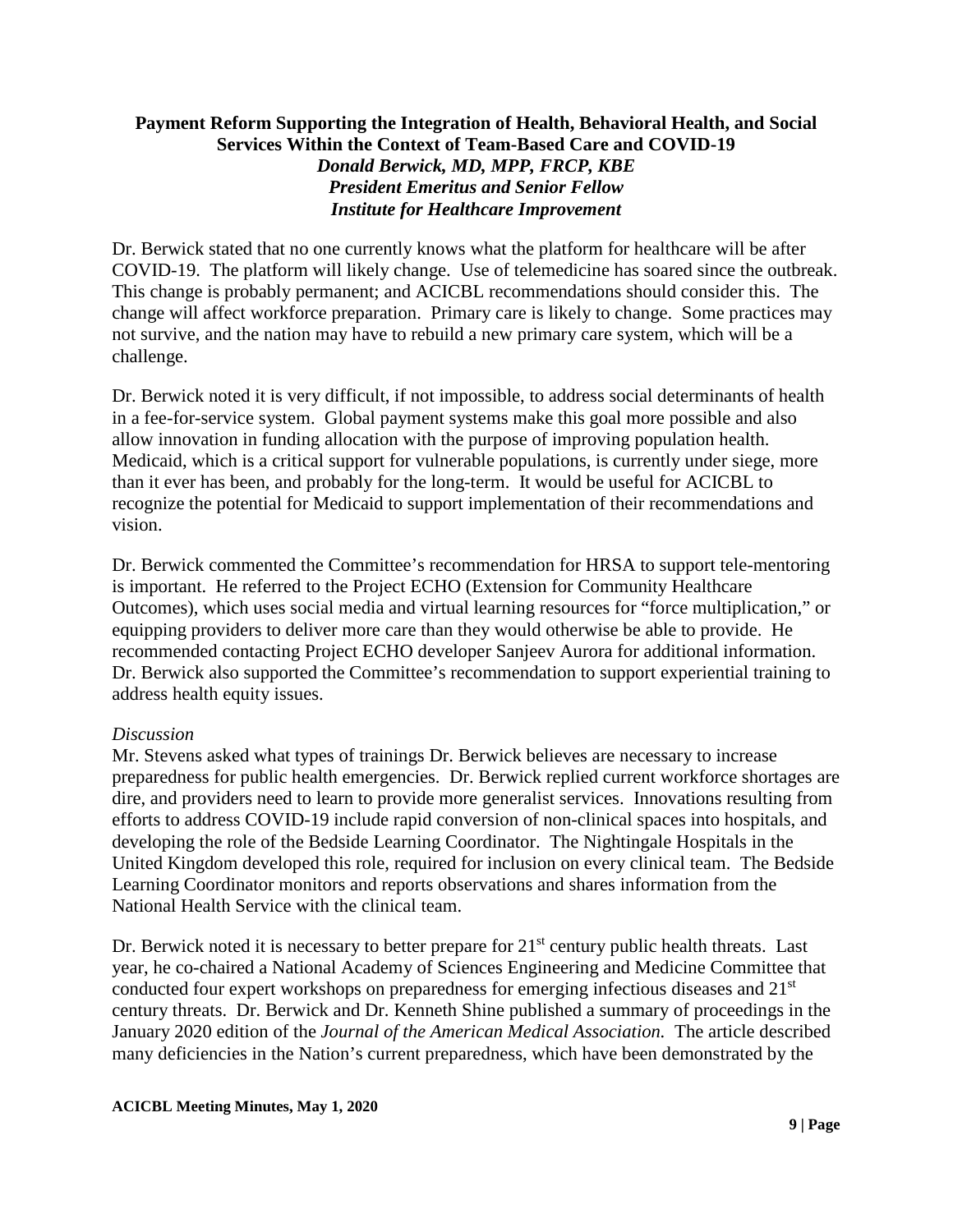subsequent COVID-19 pandemic. Dr. Berwick stated the Nation should prepare for the next threat immediately. Workforce readiness is a key component of preparedness. Just-in-timetraining would be an important contribution to workforce readiness.

Dr. Khatri asked how Dr. Berwick thinks COVID-19 will affect healthcare in the short- and long-term. The hospital system is changing. Hospitals are laying off specialists. Dr. Khatri hopes that strengthened primary care will result from responses to the current crisis. Dr. Berwick replied United States investments in healthcare are imbalanced, with a focus on treating illness and injury and an inadequate investment in prevention. Effective prevention requires addressing social determinants of health. This will be challenging to change. A global payment system is one step toward positive transformation. This change will require the political will to invest less in an over-funded high-tech system and to invest more in addressing social determinants of health. FQHCs can contribute to this change. Dr. Berwick wrote an article for the May 2020 edition of the *Journal of the American Medical Association* about the "new normal" in healthcare that will follow COVID-19*.* He does not know what will be normal, but he does know key questions regarding healthcare choices the COVID-19 crisis raises. These are:

- 1. **Tempo:** The United States is very slow to make productive changes in healthcare system design. Other countries have demonstrated faster responses to emergencies, such as the London, United Kingdom Nightingale Hospital's 3-week conversion of a convention center to an intensive care unit with thousands of beds. In contrast, CMS discussions about updating telehealth rules have lasted more than 10 years. Following COVID-19 telehealth rules changed within a matter of weeks. Biomedical information is being exchanged much more rapidly as well.
- **2. Proximity:** Providers do not always have to be in the same physical space as a patient to provide care. The current system also may require encounters of that have no value. Many visits may not be needed. Eliminating unnecessary visits would make more time for necessary visits. The Federal Communications Commission and National Cancer Institute sponsor Project LAUNCH with the University of California, San Diego and the University of Kentucky to deliver cancer care to rural Kentucky through telehealth resources. Results will provide an indication of how much care can be delivered remotely.
- **3. Standards:** Care varies widely, with many providers not adhering to scientifically-based standards of care. With COVID-19, more providers want to know and implement evidence-based standards.
- **4. Workforce Attitude:** The United States has taken the health workforce for granted. The workforce has expressed low levels of job satisfaction. During COVID-19 there have been failures to protect the workforce physically. However, appreciation of the workforce and understanding of their needs seems to have increased during the current crisis.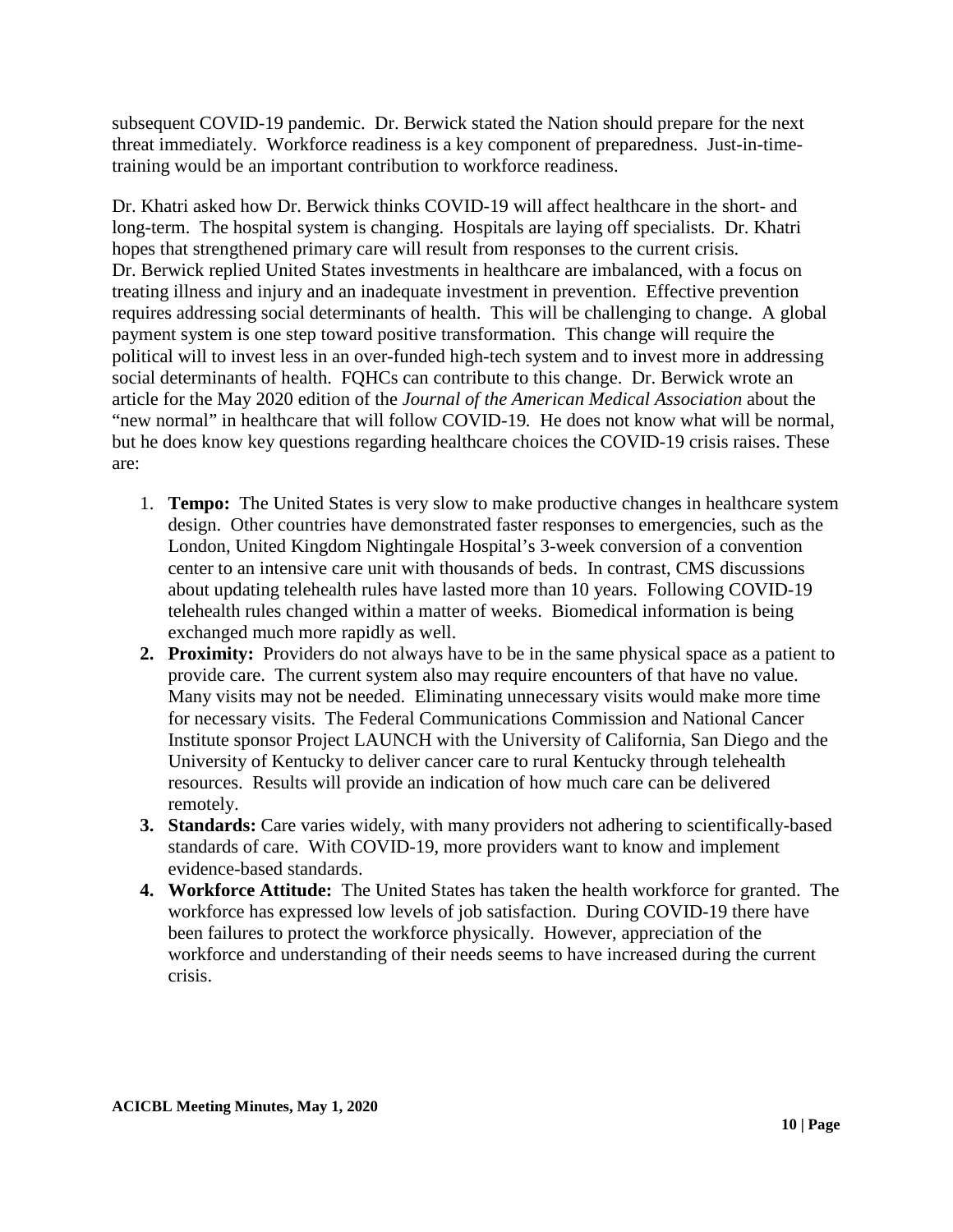- **5. Preparedness:** Prior to COVID-19, the United States thought it was prepared for a public health emergency. It had scored high on the United Nations Preparedness Index, but was inadequately prepared for the pandemic, and remains unprepared for the next public health emergency. Stakeholders must reach a new understanding of preparedness, which likely will include preparedness at a regional level.
- **6. Equity:** COVID-19 deaths disproportionately affect African Americans. While 30 percent of Chicago residents are African Americans, 68 percent of COVID-19 deaths are among African Americans. In Georgia, 31 percent of residents are African American and 80 percent of deaths are among African Americans. Inequity has been an issue for more than a century; COVID-19 is the most recent example of how inequity is a life and death issue. The public health emergency presents a current opportunity to address racism. The Committee's recommendations are one way to take that opportunity. Inequity occurs as a result of choice; the Nation needs to choose whether to take this opportunity to address the problem.

Ms. Golden stated that 65 percent of people who have called Rush University Medical Center, where she works, to ask about COVID-19 do not have a primary care provider. Addressing this issue should be a priority in healthcare system transformation. Dr. Berwick noted the Rush University Medical Center has been a leader in the Anchor Institution Network, which focuses on equitable supply chains, hiring, construction, and community philanthropy. He recommended reading *The Anchor Institution Playbook.* Dr. Berwick remarked that lack of primary care leads to suffering, and is a result of the current health system design. When people do not get preventive care, they become sick and the subsequent necessary care is costly. Dr. Berwick stated he does not know how this could be resolved in a fee-for-service environment. Integrated systems of care are necessary to provide needed primary care. Kaiser-Permanente has population-based budgeting and addresses social determinants of health as a matter of course. Dr. Berwick agreed that linking people to a primary care provider is an urgent need.

Dr. Bednash stated that stakeholders have discussed the need to move away from fee-for-service payment for years. She asked Dr. Berwick what he believes the major barriers are to payment model change, and what needs to happen for change to occur. Dr. Berwick replied both the Obama and Trump administrations have discussed value-based payment. However, change has been very slow. The complexity of the current multi-payer system is a barrier. It is very difficult to understand, explain, or change it. Stakeholders need to acknowledge that purchasing care by individual service cannot support integrated care, then commit to changing the payment system. Consolidating payment under a national health insurance system would be a first step toward reform. This would simplify payment through standardized coding, record-keeping, and billing. Regardless of payer, global payment is better than fee-for-service. The current system must change to be transparent and to empower patients. A single payer system would be good for patients because everyone would have health insurance coverage. Providers would know who would pay them how much and when without concern about appeals. Administrative burden and associated costs would decrease. Dr. Berwick stated political will is needed to change the payment system. Dr. Bednash agreed that administrative costs of fee-for-service are excessive and that a global payment system would increase satisfaction of patients and providers. She noted the health insurance industry is a major barrier to shifting to global payment and that some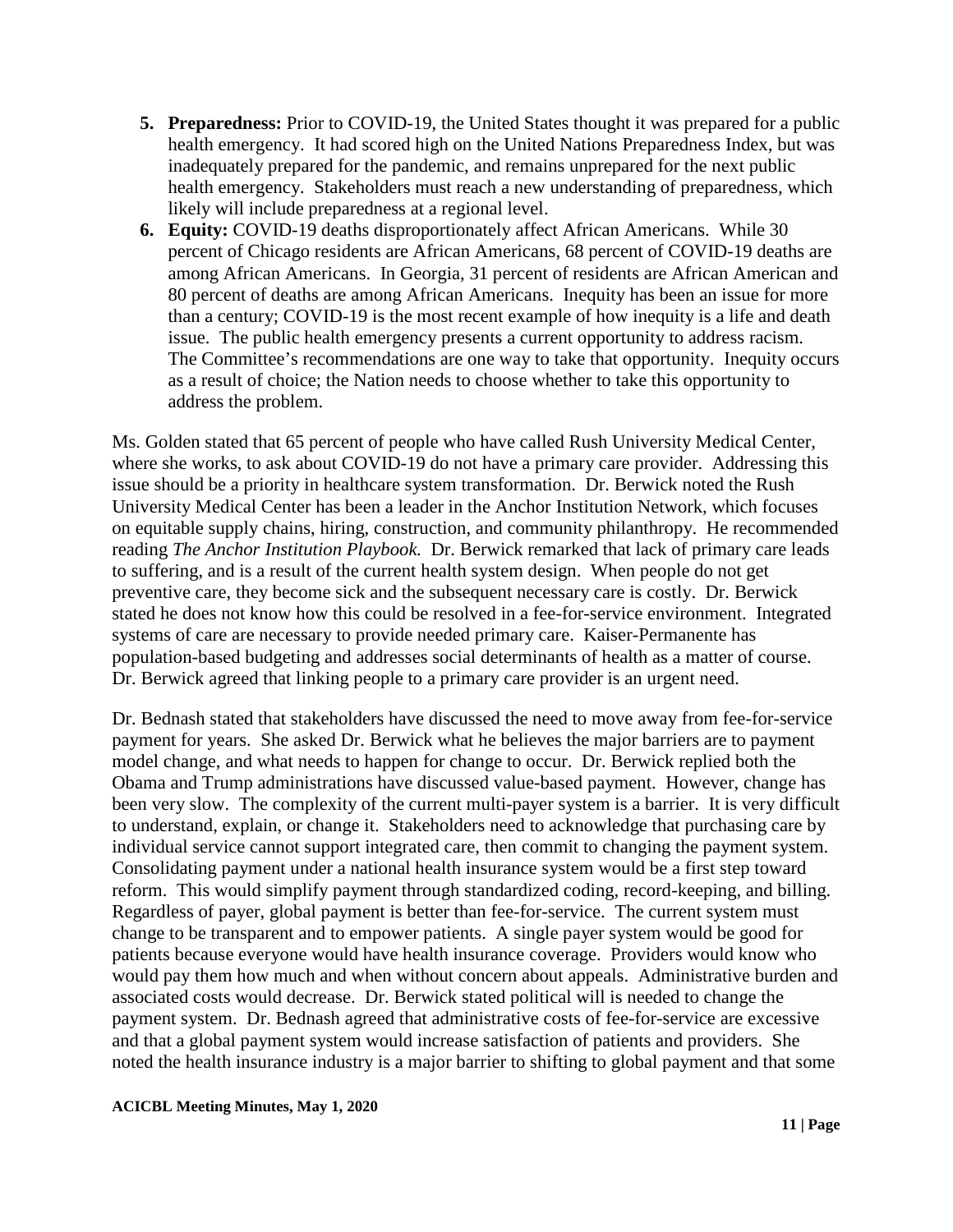providers do not want global payment because they perceive that a fee-for-service system offers them more earning potential. More demographic population data are needed to illustrate health equity issues. Dr. Berwick agreed and commented the data are uncomfortable to consider, which may be one reason current data are inadequate.

Dr. Berwick stated that, during the COVID-19 crisis, people covered by Medicaid in the states that did not expand services are concerned about adequate coverage. As unemployment surges, people whose insurance is purchased through employers are concerned about losing their jobs and coverage, or about the cost of paying for coverage without an employer subsidy. People who want care through the Health Care Exchange are concerned about demonstrating eligibility and about generosity of exchanges. Only people covered through the Veterans Administration and Medicare are currently not worried about healthcare coverage. This indicates benefits of a single-payer system.

Dr. Gould inquired how ACICBL recommendations could support Dr. Berwick's recommendations, and support gains made during the COVID-19 emergency. Dr. Berwick recommended recognizing the importance of sustaining and expanding Medicaid. Regulations such as work requirements for Medicaid eligibility are taking people's health insurance coverage when it is most needed. Without a robust healthcare safety net, people are seriously harmed. Dr. Berwick stated he supported the recommendation to use telehealth for workforce education. He said it would be useful for the Committee to present a vision for a new integrated primary care system. Dr. Morley asked if Dr. Berwick agreed that this system should include a more educated advanced practice nurse workforce; Dr. Berwick replied that he did. Dr. Morley remarked that education should do more to prepare students for primary care practice, and that the workforce should include more primary care providers and fewer specialists. Dr. Berwick agreed and said that the Committee could provide valuable input regarding the potential nature of the primary care workforce, including community health workers, physician assistants, and others. He said these professionals can alleviate the shortage of primary care physicians.

Dr. Morley asked Dr. Berwick to comment on the role of artificial intelligence in primary care. Dr. Morley suggested that tele-robots could deliver many primary care services. He added that regular screenings are critical for geriatric patients, but that much of this could be done through artificial intelligence. Dr. Bednash stated non-physician primary care providers also could provide most wellness services. Dr. Berwick replied the development of artificial intelligence requires an empirical basis. The COVID-19 pandemic offers an opportunity to analyze the consequences of having to miss routine care. Stakeholders should consider which clinical care may not be necessary. Periodicity standards may not be accurate and are not tailored to respond to patients' needs. Prenatal care visits, ultrasounds, and adult wellness check-ups may not need to be as frequent as currently recommended. Evidence indicates imaging is overused. This also may be the case with some surgeries. Periodicity standards should be based on empirical data. This would support value-added care. Dr. Bednash concurred.

Dr. Khatri noted the COVID-19 outbreak has illustrated the importance of health behaviors outside the clinic. She asked whether Dr. Berwick believes the increased sense of individual responsibility for community health will last. Dr. Berwick stated he hopes this is the case. He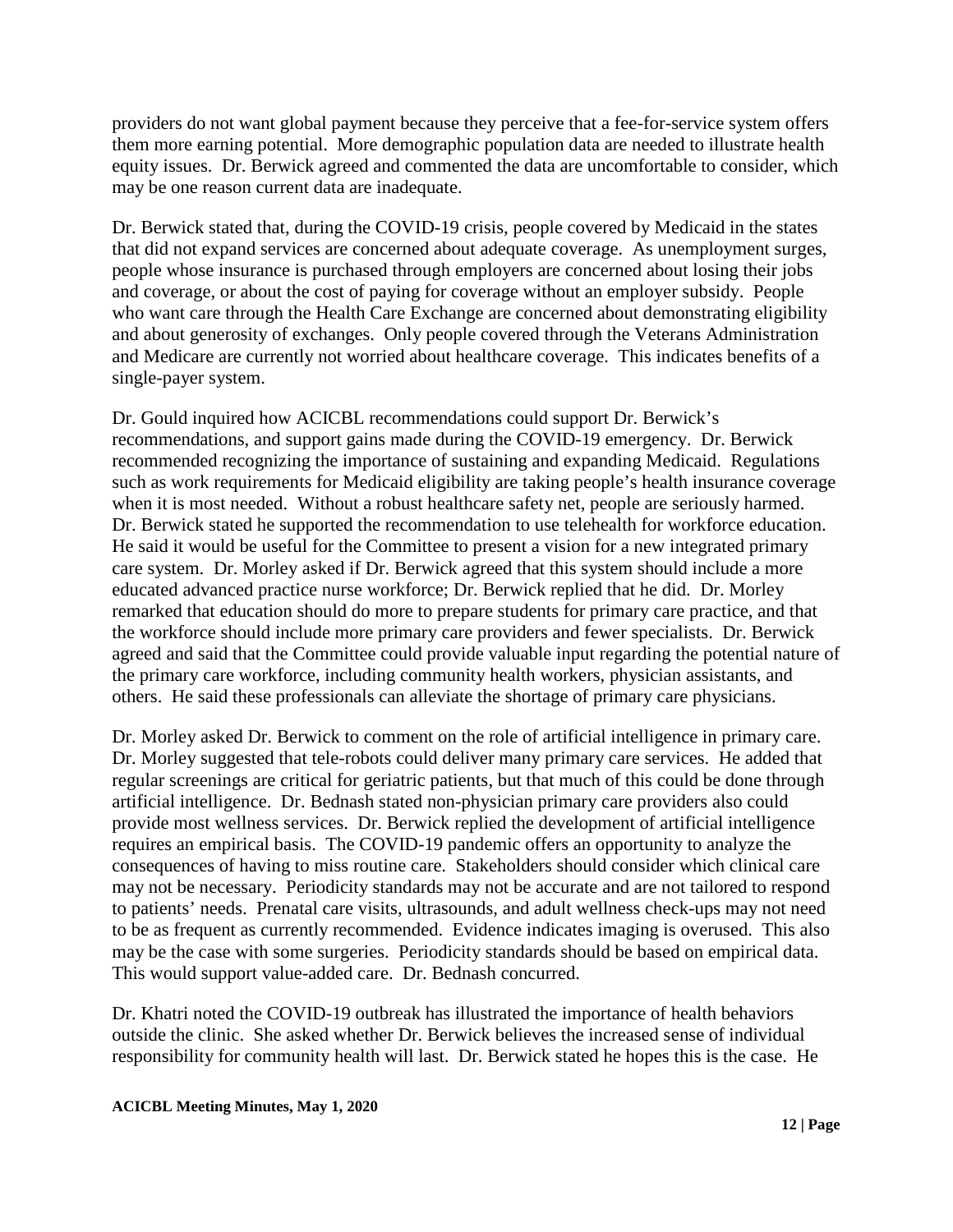added that individual changes happen more as a result of increased knowledge than as a result of increased sense of personal responsibility. He emphasized the value of shared decision making that addresses patients' needs. Education should include instruction on how care providers can have this type of communication with patients. This represents not a shift in responsibility but a shift of power. Health is something clinicians support patients in attaining, not a product clinicians sell to patients. Dr. Berwick remarked that lack of social solidarity is a root cause of illness. The workforce should understand and teach that solidarity is a foundation for health. All system changes should be based on this moral value.

Mr. Stevens thanked Dr. Berwick on behalf of ACICBL. Dr. Berwick thanked the Committee for their work.

## **ACICBL 19th Draft Report Discussion**

Mr. Stevens noted that the Committee drafted its recommendations prior to the COVID-19 outbreak and that the recommendations now would be discussed and considered in the context of addressing the pandemic. He asked whether the Committee would recommend retraining specialists, and if Committee members would like to discuss other possible changes to the recommendations. There were no suggestions. Mr. Stevens invited discussions of each recommendation in order.

*Discussion about Recommendation 1. The ACICBL recommends that Title VII, Part D programs require grant recipients to develop academic/practice partnerships to educate the workforce on Electronic Health Record measures, cost metrics, person-centered measures, and social prescribing strategies to provide high value-care.* 

Dr. Masaki stated that this recommendation is still relevant. Dr. Bednash agreed but said it was unclear why this particular set of things was recommended. Mr. Stevens replied this was intended to be a recommendation regarding a set of metrics for assessing quality improvement as indicated by the Triple Aim. Dr. Khatri suggested the recommendation should be rephrased to clarify that it is referring to measures that can be extracted from electronic health records (EHR), since EHRs are data sources, not measures. Dr. Bednash pointed out that social prescribing strategies also are not a metric.

Dr. Fahrenwald noted that EHRs vary widely. She communicated training should emphasize how to use EHR data for metrics, not on how to enter data into EHRs. Drs. Bednash, Masaki, and Gould agreed that the recommendation is to teach students and trainees how to use EHR data to improve care. EHRs can be rich repositories that are underutilized. Dr. Masaki remarked that many EHRs are not repositories of useful data. Dr. Morley agreed and pointed out that some records are inaccurate. He also stated current training in EHR use focuses on how to record services to support billing, not how to use EHRs as tools for quality improvement. Dr. Morley suggested the recommendation should be rephrased to clarify the intent with regard to EHRs.

Dr. Fahrenwald proposed the recommendation should be to teach students and trainees to obtain interdisciplinary input to generate data that can be used for quality improvement. Drs. Morley, Gould, Khatri, and Brandt concurred. Dr. Brandt emphasized the value of integrating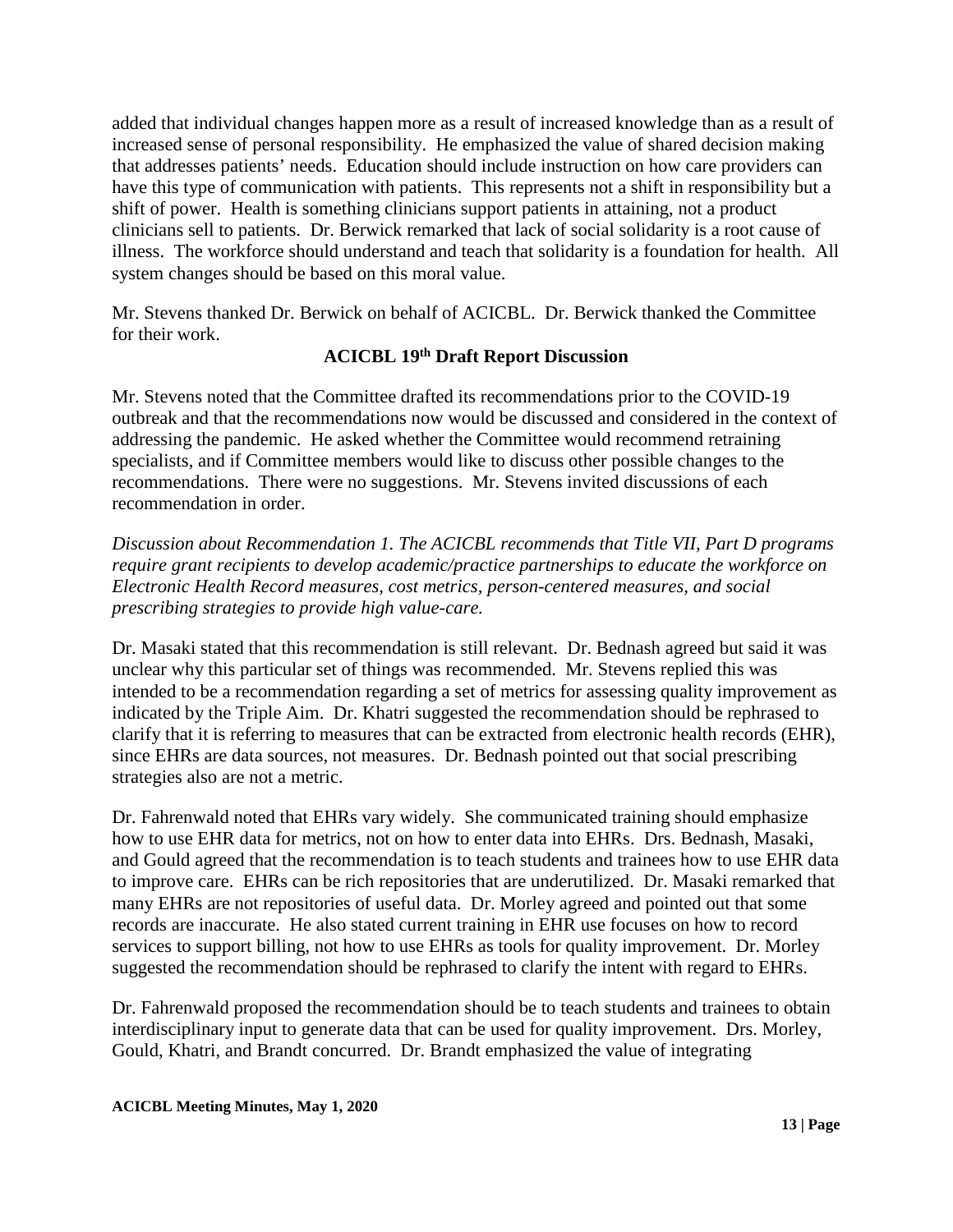pharmacists' input into EHRs. Dr. Gould stated students and trainees should learn to understand how EHR data can support population health improvement. Dr. Brandt asserted that payers in global payment systems will require documentation of delivering value-added services and teambased care. Providers will need to know how to document these services in EHRs. Documentation is necessary to provide evidence regarding outcomes of value-based payment systems. Dr. Brandt stated that training students in the potential of EHRs will encourage them to improve on currently available EHRs. Dr. Fahrenwald agreed.

Dr. Khatri highlighted that COVID-19 is illustrating the importance of care coordination, of EHR documentation to facilitate team communication, and the utility of EHRs for aggregating data. She suggested that the recommendation refer to health information technology (HIT) broadly, rather than specify EHRs. All members of the Committee agreed to this change in the recommendation's wording.

*Discussion about Recommendation 2. The ACICBL recommends that grant recipients educate the healthcare workforce on alternative payment models, including value-based payment models, and their impact on healthcare delivery systems and the health of communities.* 

Drs. Morley, Bednash, and Evans supported the recommendation as it was written originally. Dr. Weiss asked if the Committee wanted to add a reference to emerging infectious diseases or COVID-19. Dr. Morley replied the recommendation could reference COVID-19 and future pandemics. Dr. Masaki recommended referring to future public health emergencies rather than pandemics specifically. Dr. Fahrenwald affirmed the recommendation was intended to have broad long-term impact and should not narrowly focus on COVID-19. Dr. Weiss stated discussion of public health emergencies could be in the rationale for the recommendation and omitted from the wording of the recommendation. Dr. Killinger endorsed this idea. Dr. Gould recommended referring to the health of communities during emergencies and normal times. Dr. Fahrenwald agreed with this suggestion, since emergencies occur regularly. Dr. Weiss asked whether the Committee would prefer to make a separate recommendation regarding emergency preparedness, response, and recovery. Mr. Stevens suggested that the rationale include discussion of how a value-based payment system could better support the workforce during public health emergencies. Dr. Khatri recommended keeping the original wording and adding a fifth recommendation regarding emergency preparedness, response, and recovery.

*Discussion about Recommendation 3. The ACICBL recommends that Congress fund demonstration projects to use social media to educate the healthcare workforce to improve health and healthcare delivery. For the purposes of this recommendation, healthcare workforce includes patients, families, caregivers, direct care workers, and health professions students, residents, fellows, faculty, and practitioners.* 

Dr. Fahrenwald asked if the Committee could recommend integrating social media with notifications through EHRs. Dr. Gould replied this would occur through patient portals. Dr. Morley noted there would have to be a HRSA portal that would extract information from social media. Dr. Fahrenwald stated the recommendation should be for support to radically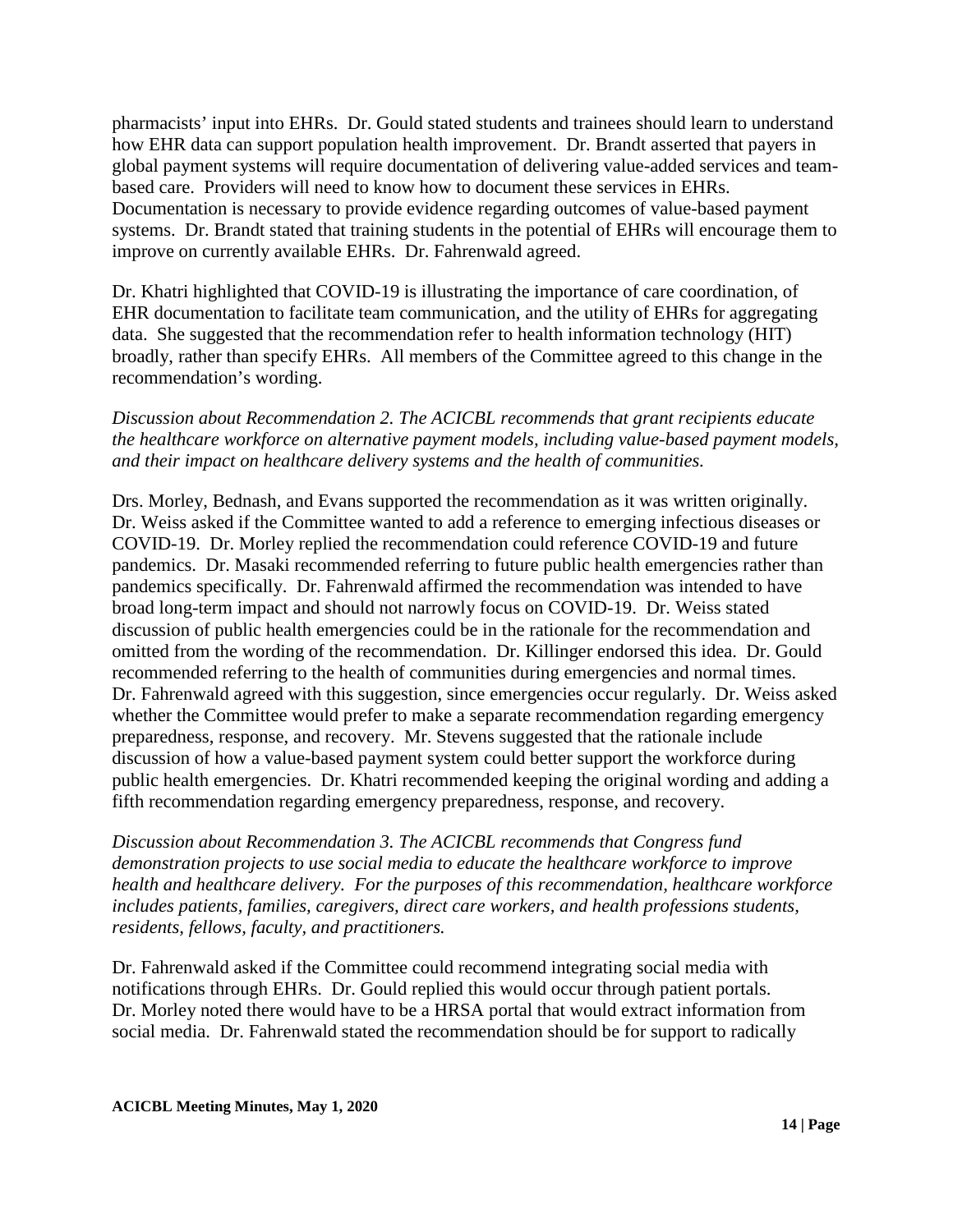expand patients' access to information through health information technology as few portals offer smooth interaction. Dr. Morley said the development could be a new social medium. He noted that grant applicants would be responsible for proposing demonstration projects. Dr. Brandt asked whether the recommendation should be reworded to refer to integrating social media. Dr. Bednash and Mr. Stevens agreed with this suggestion. Dr. Morley pointed out integration would be one example of a project that could be mentioned in the rationale but would not need to be specified in the recommendation.

*Discussion on Recommendation 4. The ACICBL recommends didactic and experiential training experiences, conducted in collaboration with at least one partner, on how social drivers including housing status, food, security, poverty, and adverse child experiences impact individual and community health.* 

All Committee members agreed that the original wording was satisfactory. Dr. Evans inquired as to whether the Committee should specify types of partners. Dr. Fahrenwald stated examples could be limiting and the recommendation should leave the category open. Dr. Killinger agreed. Dr. Gould suggested the recommendation should be clearer regarding whether it requires grantees to work with an academic partner. Dr. Evans noted the current wording could be interpreted as allowing partnership with another department within a grantee's institution. He recommended rewording the recommendation to specify community partners. The Committee agreed.

## *Discussion about Recommendation 5. The ACICBL recommends that HRSA's Title VII Part D funding opportunity announcements include a requirement to prepare the workforce to address emergency preparedness, response, and recovery.*

Dr. Fahrenwald noted that this recommendation was distinct from others. She recommended against distraction from the initial intent of the recommendations and report. She noted that other Committees were focused on emergency preparedness. Dr. Weiss agreed that many groups are currently addressing emergency preparedness but pointed out that only ACICBL is providing advice and recommendations on Title VII Part D programs. Dr. Fahrenwald stated the recommendations and report could discuss how COVID-19 has accentuated health disparities and the needs for interdisciplinary healthcare. Dr. Bednash agreed, noting that the original discussion about recommendations focused on the impact of social determinants of health. COVID-19 shows the relevance of that discussion. Dr. Gould suggested editing the recommendation to make this point clearer. Dr. Bednash agreed. Dr. Morley recommended linking the report discussion of this recommendation to a previous ACICBL recommendation about emergency preparedness, if possible. Dr. Weiss said ACICBL made the earlier recommendation in 2002 and 2003.

Dr. Killinger suggested that the recommendation require addressing emergency preparedness, response, and recovery that address social determinants of health. The Committee concurred. The Committee agreed to add Recommendation 5 with the change suggested by Dr. Killinger.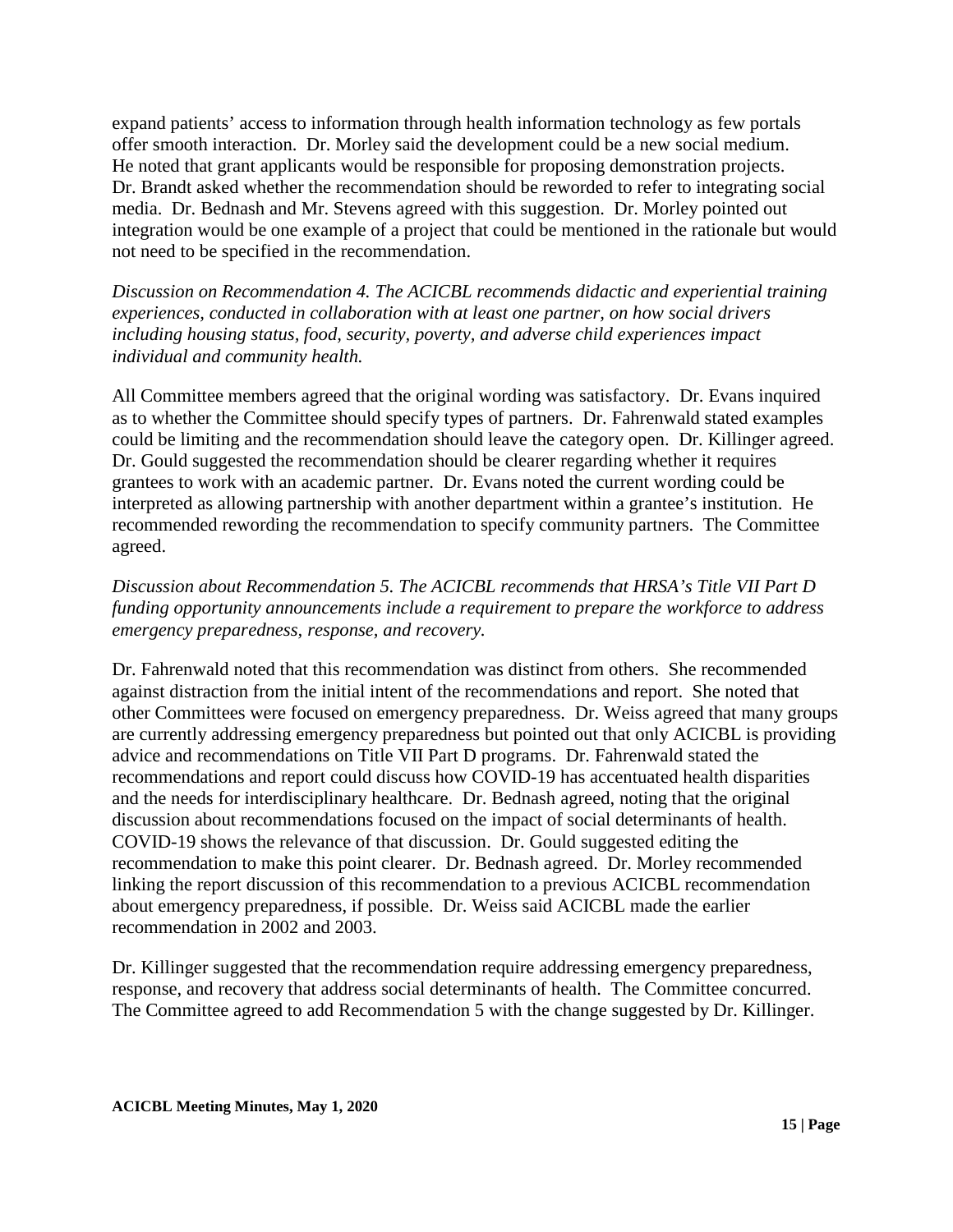## **Remaining Committee Business**

Dr. Weiss noted eight Committee members' terms will end June 27, 2020. The members whose terms are ending include Dr. Joseph Evans, Ms. Robyn Golden, Dr. Bruce Gould, Dr. Lisa Killinger, Dr. Kamal Masaki, Dr. John Morley, Dr. Zaldy Tan, and Ms. Jacqueline Wynn. Dr. Weiss thanked them for their work and high quality reports.

Dr. Weiss stated that Mr. Stevens' term as Chair is ending and that Dr. Brandt will succeed him. The Committee will need a new Vice Chair at the next meeting which will be held via conference call/webinar on October 20, 2020.

Dr. Weiss recommended that the Writing Committee would meet with the technical writer by mid-May since some members whose terms are ending in June, 2020 are on the writing **Committee** 

Dr. Weiss invited suggestions for topics for the next report. Dr. Gould suggested the topic of career choice bullying and its effect on career choice. Addressing career choice bullying could increase the number of students who pursue primary care careers. Dr. Fahrenwald supported this suggestion. She noted that the current payment model rewards specialization. Dr. Bednash said that bullying is sometimes directed toward interdisciplinary training. Mr. Stevens suggested that Dr. Gould could present on this topic.

Dr. Weiss noted the Committee reviews Title VII Part D programs and makes recommendations for improvement, performance measures, and appropriation levels. The last time ACICBL did this was 2015. She suggested the Committee discuss and make recommendations in the next report

## **Public Comment**

Teri Kennedy stated she supported retaining the original theme of the 19<sup>th</sup> report and not narrowing the focus to COVID-19. She recommended against referencing COVID-19 in the report title. Dr. Kennedy also suggested that health informatics specialist could provide valuable input regarding use of EHR data. She suggested considering a vision for primary health care as a potential topic for the next ACICBL report.

Ainel Sewell responded to Dr. Berwick's suggestion that mid-level professionals could help to address the primary care shortage. She noted that not all nurse practitioners receive the same quality of training. Many direct entry programs accept nurse practitioners with a bachelor's degree in any subject. Many online programs allow nurse practitioners to graduate without direct nursing experience. These programs allow trainees to select their preceptors. She stated vulnerable and remote communities need more primary care providers, but there are not enough residency training opportunities to address this need. She recommended promoting more residency slots for physicians to serve rural communities.